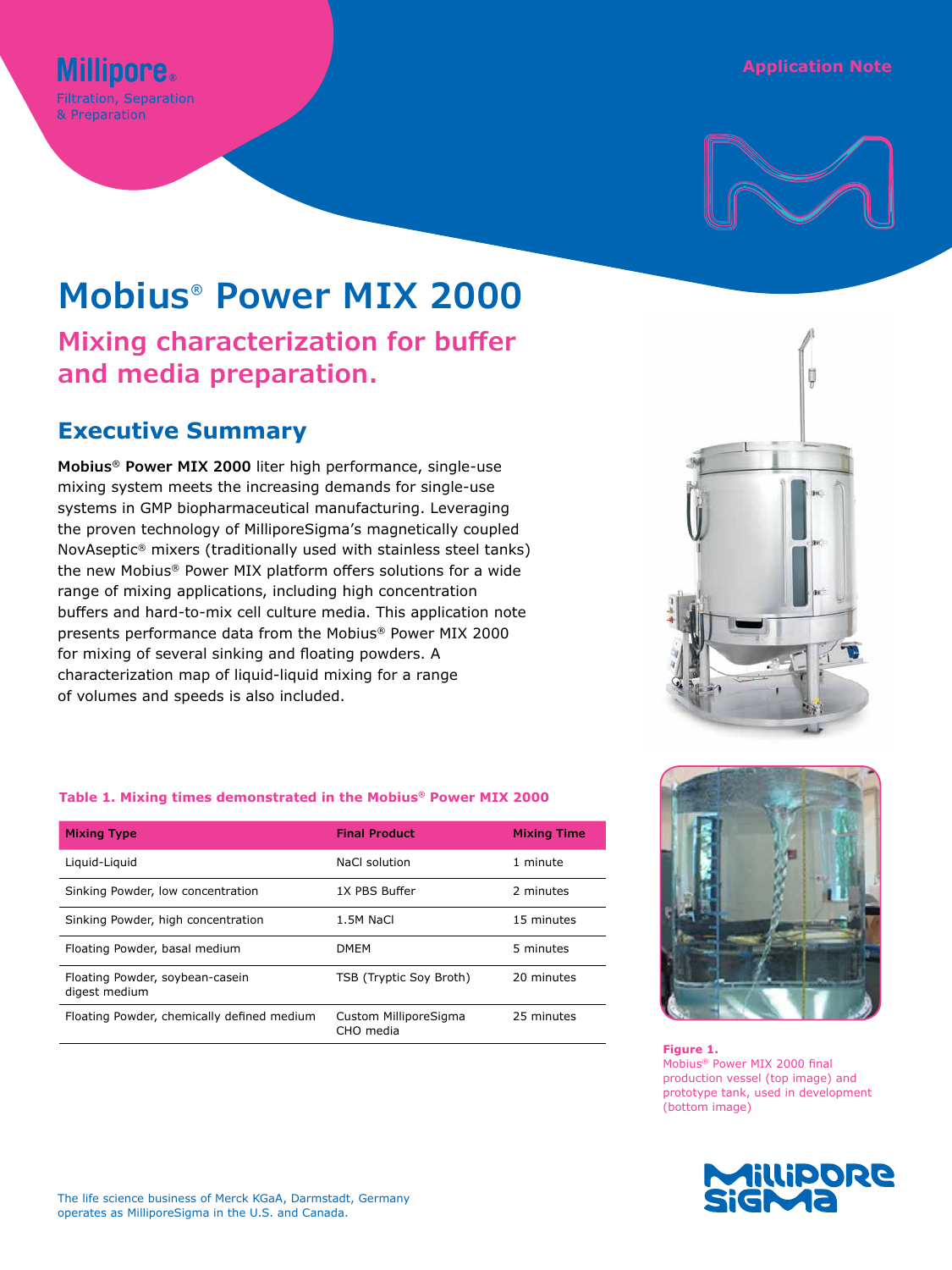# **Introduction**

Mixing of buffers (sinking powders) and media (floating powders), especially at high volume, presents substantial challenges in getting good dispersion and dissolution of particles. The creation of a vortex and abundant surface movement in the Mobius® Power MIX 2000 is key to the success in these processes. The axial and radial flow patterns allow for quick distribution of sinking powders, minimizing settling at the bottom of the vessel. Floating powders are drawn into the vortex, allowing for effective wetting and distribution throughout the entire vessel volume. With impeller speeds up to 380 rpm, mixing time for even the most difficult to mix powders can be reduced to less than 30 minutes.

Quantification of mixing time is traditionally accomplished by tracing the response of pH and/ or conductivity, along with visual observations of

# **Materials and Methods**

### **The Mobius® Power MIX 2000 includes:**

- Mobius® Power MIX 2000 jacketed carrier with temperature sensor and load cells
- 2000L Mixer Assembly
- Hamilton OneFerm® Single-Use pH VP 70 probe in Mixer Assembly probe port

powder dissolution. In these trials, conductivity and pH sensors are in two locations within the vessel: in the probe port at minimum volume and at surface of the liquid. Video records of the mixing process provides the visual data. In addition to conductivity and pH measurements, an FBRM® probe is used to track the distribution of particles over time. The FBRM® (Focused Beam Reflectance Measurement) probe from Mettler Toledo® uses a focused laser beam directly into the process, utilizing the backscatter of light to measure and count particles.<sup>1</sup> Analysis of the trace curves of conductivity and particle distribution to find stability is used to determine mixing time, matching this measured response to the visual data.

# **Additional Equipment:**

- Mettler Toledo® InPro® 7100 Conductivity probes
- Mettler Toledo® Particle Track G400 FBRM® probe

# **The general procedure for buffer and media preparation includes:**

- **1.** Fill bag to recommended volume with DI water.
- **2.** Run impeller at maximum speed (380 rpm).
- **3.** Add appropriate amount of solute. (Additions made at location of powder port above impeller, although open-top liner was used for better visual record.)
- **4.** Add powder as quickly as possible to fully tax mixing capability. Record addition time.
- **5.** Record process using several sensors: two conductivity sensors, one at top of the liquid and the second installed in probe port at minimum volume; one Hamilton OneFerm® Single-Use pH sensor, installed in second probe port; one FBRM® probe, installed at minimum volume, in place of a sample port; and a video camera set to record at the top of the vessel.
- **6.** Run mixer for at least 10 minutes past time when no visible powders are present.
- **7.** For media mixes, titrate with NaOH (5N for high volume) to reach recommended pH value and then add DI water to reach final volume.
- **8.** Perform data analysis on conductivity and particle distribution traces to find time to reach t99 (99% of final value) and  $\pm$  1% process stability.
- **9.** Identify excerpts from video records compiled to show distribution and dissolution of powders and quality of mixing.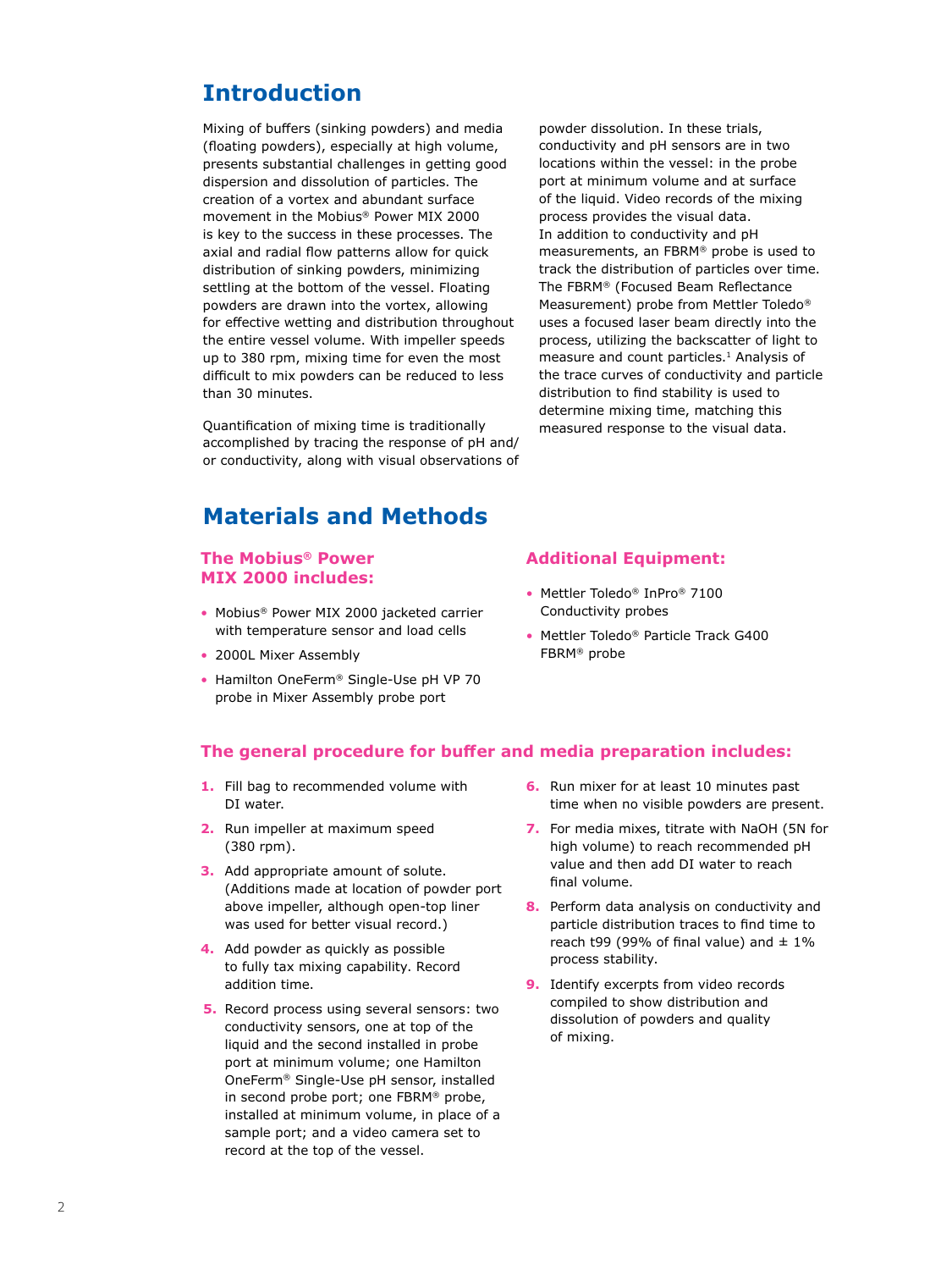| <b>Solution</b>                    | <b>Starting Volume</b><br>liters | <b>Solute</b>                                                         | Powder added,<br>kg. | Final<br>Concentration<br>g/l |
|------------------------------------|----------------------------------|-----------------------------------------------------------------------|----------------------|-------------------------------|
| 1X PBS Buffer                      | 1800 (90%)                       | Dulbecco's Phosphate<br><b>Buffered Saline (Sigma</b><br>D5773)       | 19.72                | 9.86                          |
| 1.5M NaCl                          | 1600                             | Sodium Chloride<br>(Fisher S67110)                                    | 144.00               | 90                            |
| TSB                                | 1800 (90%)                       | Becton, Dickinson & Co<br>Select APS TSB (Ref<br>214887)              | 60.00                | 30                            |
| <b>DMEM</b>                        | 1800 (90%)                       | Dulbecco's Modified<br>Eagle's Medium - high<br>glucose (Sigma D5648) | 27.42                | 13.7                          |
| Custom MilliporeSigma<br>CHO Media | 1800 (90%)                       | Custom MilliporeSigma<br>CHO Media                                    | 40.63                | 20.3                          |

## **Table 2. Buffer and media preparation specifications**

#### **Table 3. Results**

| <b>Solution</b> | Time to add<br>all powder | Time to t99<br>conductivity | Time to complete<br>visual mixing | <b>Total Mixing Time</b><br><b>Complete Particle Distribution</b><br>and Dissolution |
|-----------------|---------------------------|-----------------------------|-----------------------------------|--------------------------------------------------------------------------------------|
| 1X PBS Buffer   | 30 seconds                | 2 minutes                   | 2 minutes                         | 2 minutes                                                                            |
| 1.5M NaCl       | 2 minutes                 | 5 minutes                   | 15 minutes                        | 15 minutes                                                                           |
| <b>DMEM</b>     | 2 minutes                 | 5 minutes                   | 5 minutes                         | 5 minutes                                                                            |
| <b>TSB</b>      | 3 minutes                 | 10 minutes                  | 20 minutes                        | 20 minutes                                                                           |
| CHO Medium      | 1 minute                  | 15 minutes                  | 25 minutes                        | 35 minutes<br>(includes pH titration)                                                |

Figures 2 through 6 provide a record of each mixing trial, with images at key milestones in the process and traces of conductivity, pH or particle count to quantify the mixing progression.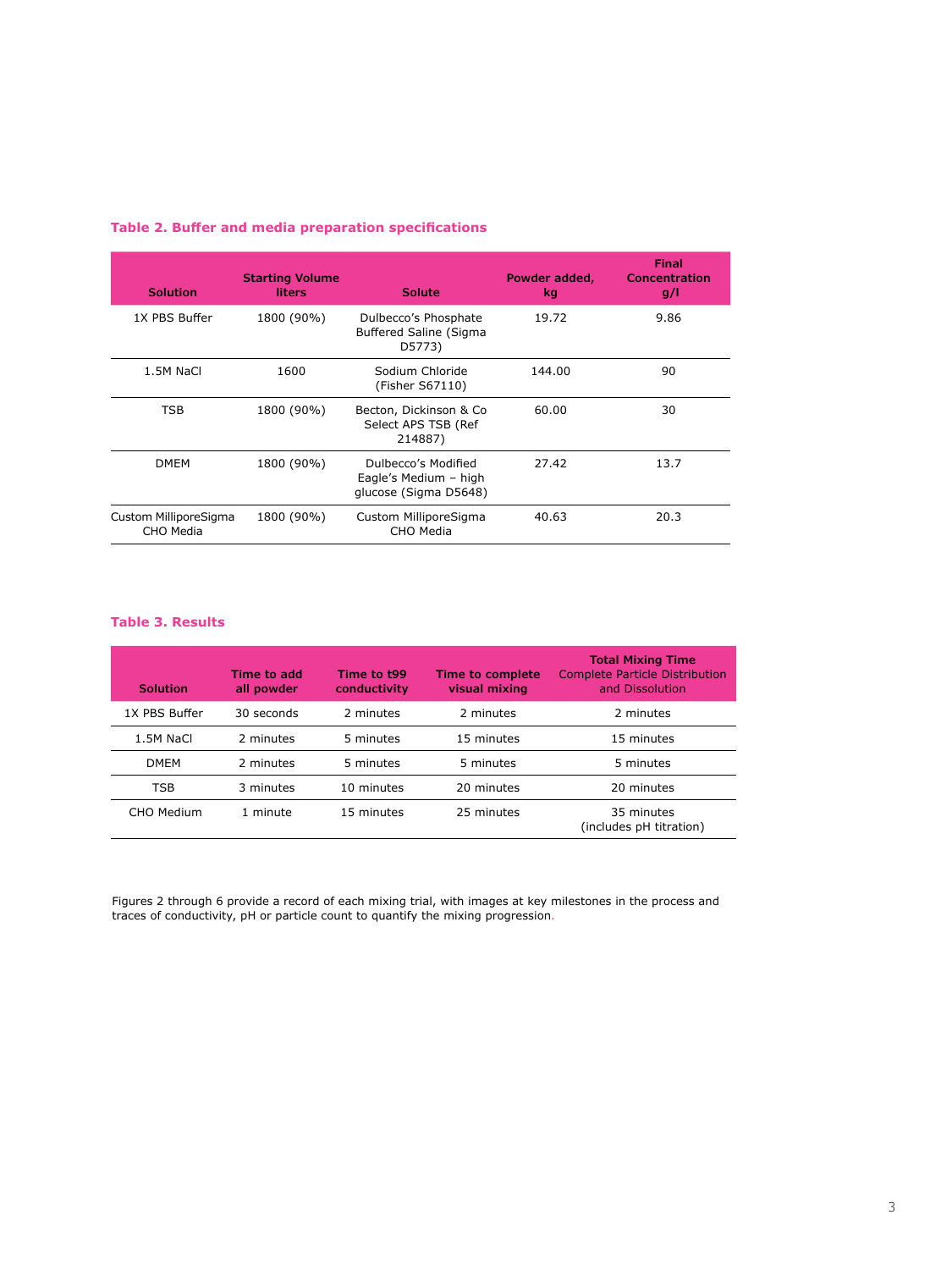Figures 2 through 6 provide a record of each mixing trial, with images at key milestones in the process and traces of conductivity, pH or particle count to quantify the mixing progression.





#### **Figure 3.**

At **5 minutes**, conductivity readings at both the top and bottom of the vessel reach a stable value, indicating homogeneity in mixing **1.5M NaCl** in the Mobius® Power Mix 2000. However visual mixing is not complete until **15 minutes** when it is once again possible to see through to the bottom of the vessel. Particle count reaches a minimum at 15 minutes, where not only distribution, but dissolution is complete. After 15 minutes, there is no change in visual or measured values.



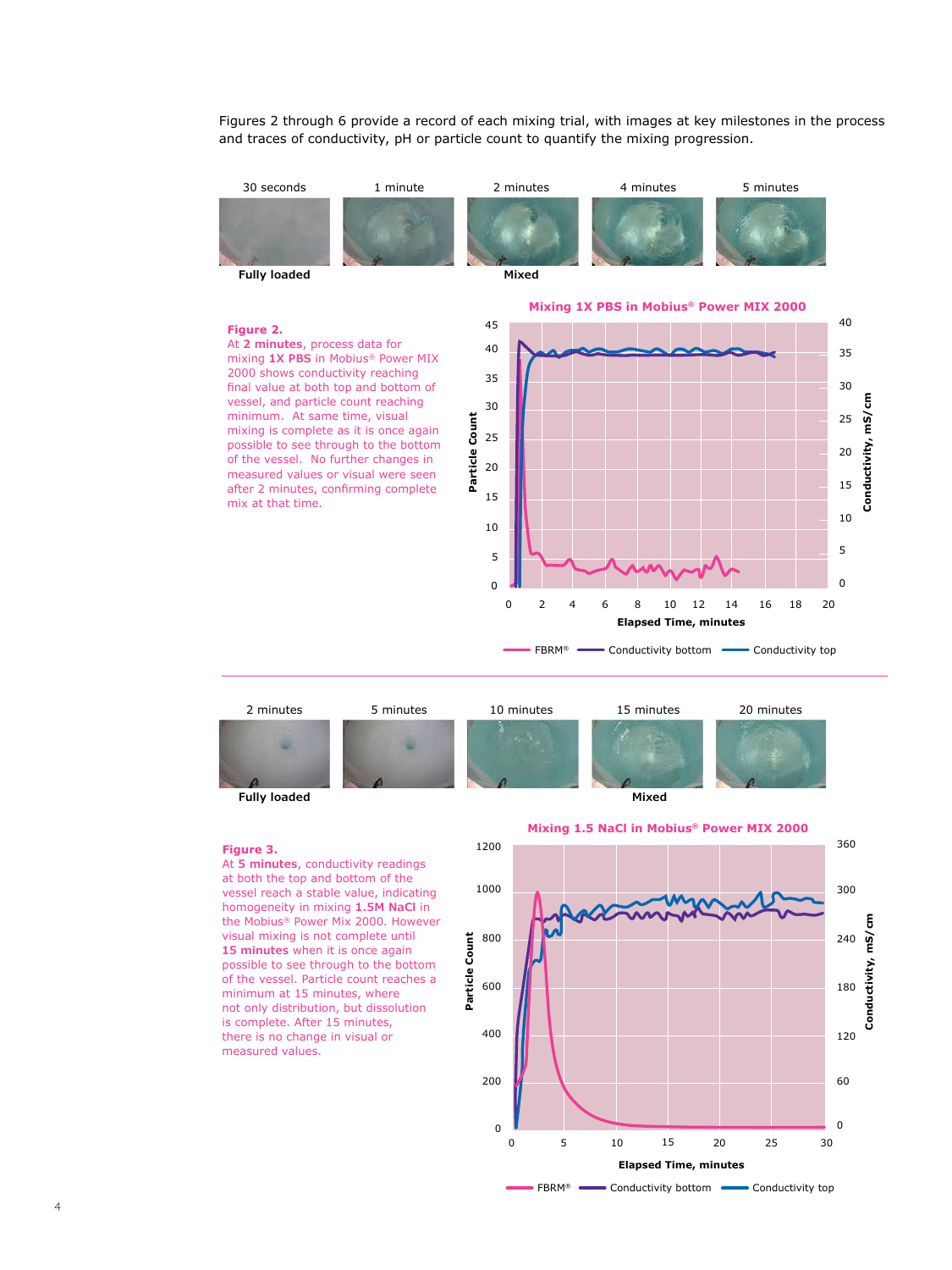

At **5 minutes**, process data for mixing **DMEM** in Mobius® Power MIX 2000 shows conductivity reaching final value and particle count reaching minimum. At same time, visual mixing is complete with no visible powder on the surface or in the liquid. After pH adjustment at 12 minutes, there is no further dissolution of powder, but the liquid does change color slightly. At 25 minutes, volume is brought up to 2000L, with small decrease in conductivity and slight increase in particle count, as FBRM® probe starts recognizing bubbles with the increased vortex at higher liquid volume.





#### **Figure 5.**

At 10 minutes, conductivity readings at both the top and bottom of the vessel reach a stable value, indicating homogeneity in mixing **Tryptic Soy Broth** in the Mobius® Power Mix 2000. However visual mixing is not complete until **20 minutes** when there is no powder visible on the surface or in the liquid. Only a small quantity of foam is present. Particle count also reaches a minimum at **20 minutes**, where not only distribution, but dissolution is complete. The addition of water at 25 minutes reduces conductivity slightly, while the expansion of foam is reflected by an apparent increase in particle count.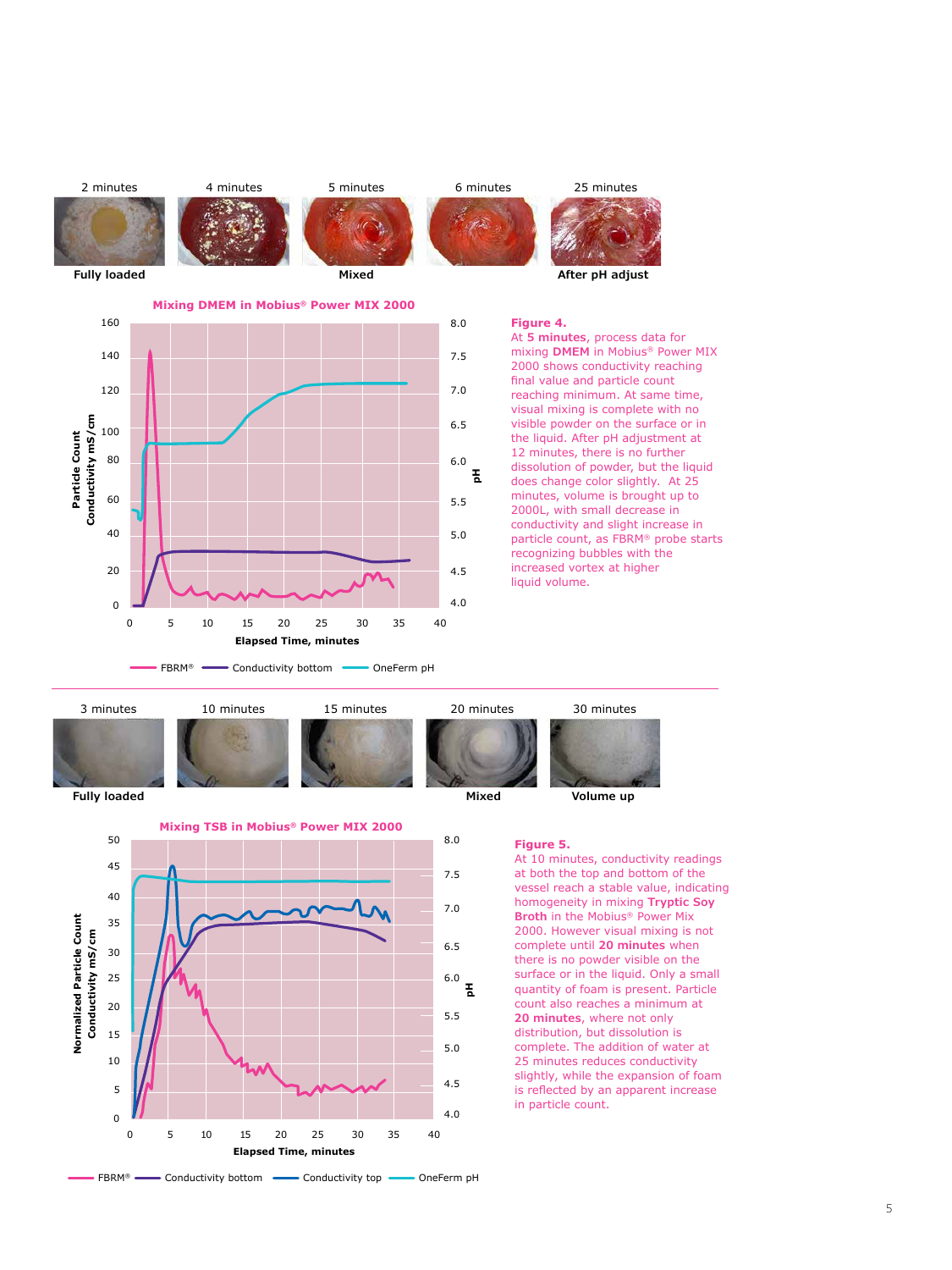

#### **Figure 6.**

At **15 minutes**, process data for mixing chemically defined CHO Medium in Mobius® Power MIX 2000 shows conductivity reaching stable value and particle count reaching maximum, with only a small amount of powder on the surface. At **25 minutes**, visual mixing is complete with no visible powder on the surface and almost complete dissipation of foam. After safety factor of 10 minutes, pH adjustment, performed at **35 minutes**, is necessary to bring all components immediately into solution, slightly raising conductivity and reducing particle count to zero, indicating a fully blended and dissolved mixture. At **45 minutes**, DI water is added to bring volume up to 2000L, resulting in a decrease in conductivity. Particle count appears to increase, but only as FBRM® probe measures bubbles forming in solution with increased vortex at higher liquid volume.

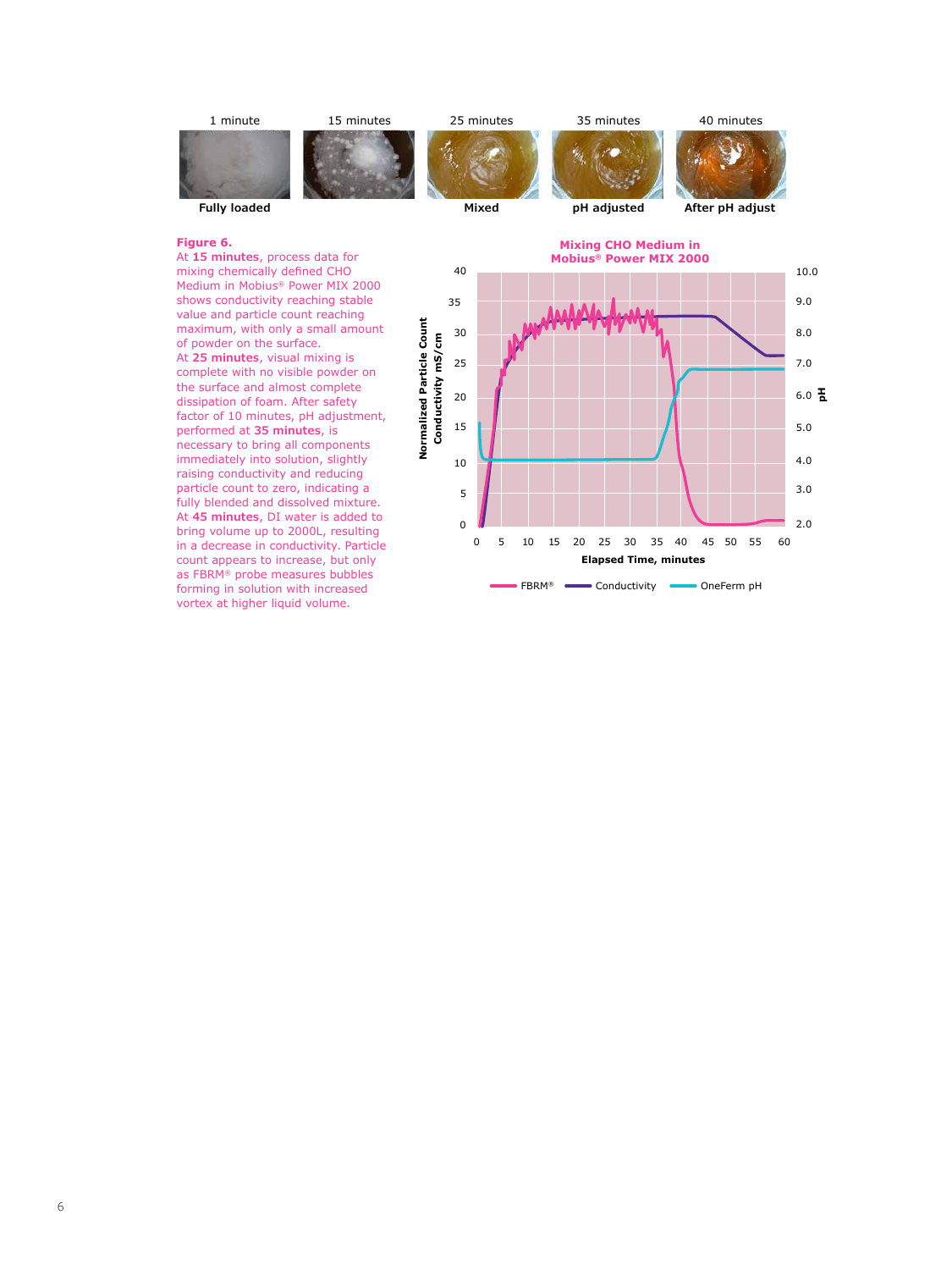# **Liquid-liquid mixing**

Although primarily designed for mixing powder into liquid, the Mobius® Power MIX 2000 is also efficient at liquid-liquid mixing, especially useful for titrations and pool blending. Liquid-liquid mixing time was determined by tracing the conductivity response after a small amount of concentrated salt solution (1.25M NaCl) was added to the mixer volume already at low concentration of salt. To fully characterize the system, trials were conducted at four volumes (25%, 50%, 75% and 100% of 2000L) and four speeds (25%, 50%, 75% and 100% of 380 rpm). The resulting characterization map provides a guideline to the effect of impeller speed on mixing time throughout the whole of the vessel.



**Figure 7.** Mixing Characterization Map for Mobius® Power MIX 2000.



#### **Figure 8.**

Example of conductivity trace for full speed and full volume, where mixing is complete in 60 seconds, as measured by reaching t99 (99% of final value and  $+/-1\%$  stability).